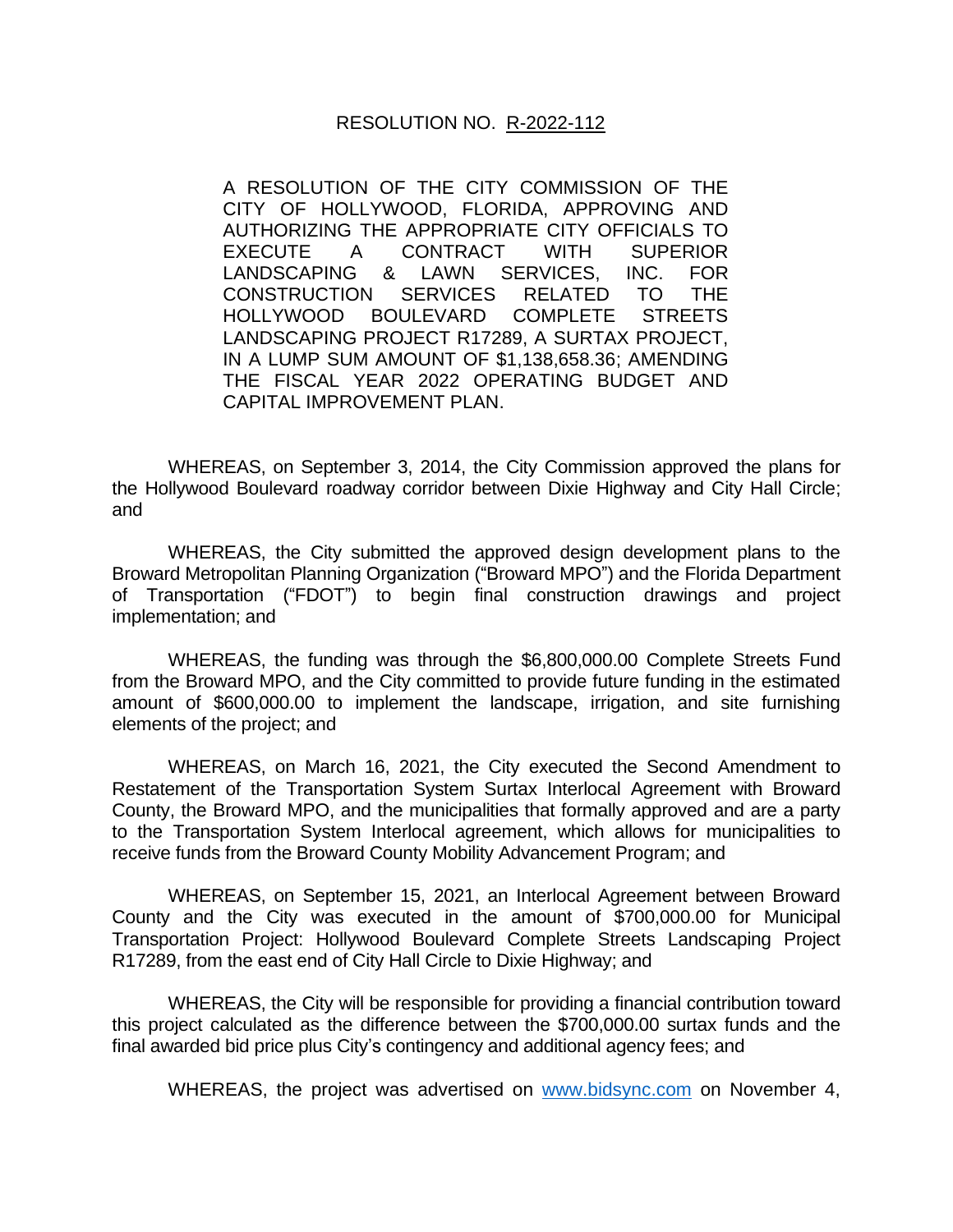2021 through bid solicitation number F-4695-21-GJ; and

WHEREAS, on December 2, 2021, the Office of the City Clerk and the Department of Design and Construction Management ("DCM") received one bid response; and

WHEREAS, the firm that submitted a bid response was as follows:

|                                                                                        | Base Bid       |
|----------------------------------------------------------------------------------------|----------------|
| Superior Landscaping & Lawn Service, Inc.<br>2200 NW 23 Avenue<br>Miami, Florida 33142 | \$1,138,658.36 |
|                                                                                        |                |

; and

WHEREAS, DCM staff has reviewed the submitted bid and determined the bid received from Superior Landscaping & Lawn Service, Inc. ("Superior") was a responsive and responsible bid and provides the best value to the City, and, therefore, recommend that the City Commission award this contract to Superior Landscaping & Lawn Service, Inc. in the amount of \$1,138,658.36; and

WHEREAS, surtax county funds in the amount of \$700,000 will be advanced to the City in installments, pursuant to the project funding agreement, upon approval and execution of the construction contract with Superior; and

WHEREAS, the City's contribution will be in an amount not to exceed \$711,936.36; and

WHEREAS, a portion of the funding for the Hollywood Boulevard Complete Streets project was included in the amended FY 2022 Capital Improvement Plan and is available in account number 334.149901.54100.563010.000095.000.000; and

WHEREAS, the Fiscal Year 2022 (FY 2022) Operating Budget was adopted and approved by the City Commission pursuant to Resolution R-2021-244 at the second Public Budget Hearing on September 23, 2021; and

WHEREAS, the FY 2022 Capital Improvement Plan was adopted and approved by the City Commission pursuant to Resolution R-2021-245 at the second Public Budget Hearing on September 23, 2021; and

WHEREAS, it is necessary to amend the approved FY 2022 Operating Budget and Capital Improvement Plan as set forth in the attached Exhibit "1".

NOW, THEREFORE, BE IT RESOLVED BY THE CITY COMMISSION OF THE CITY OF HOLLYWOOD, FLORIDA: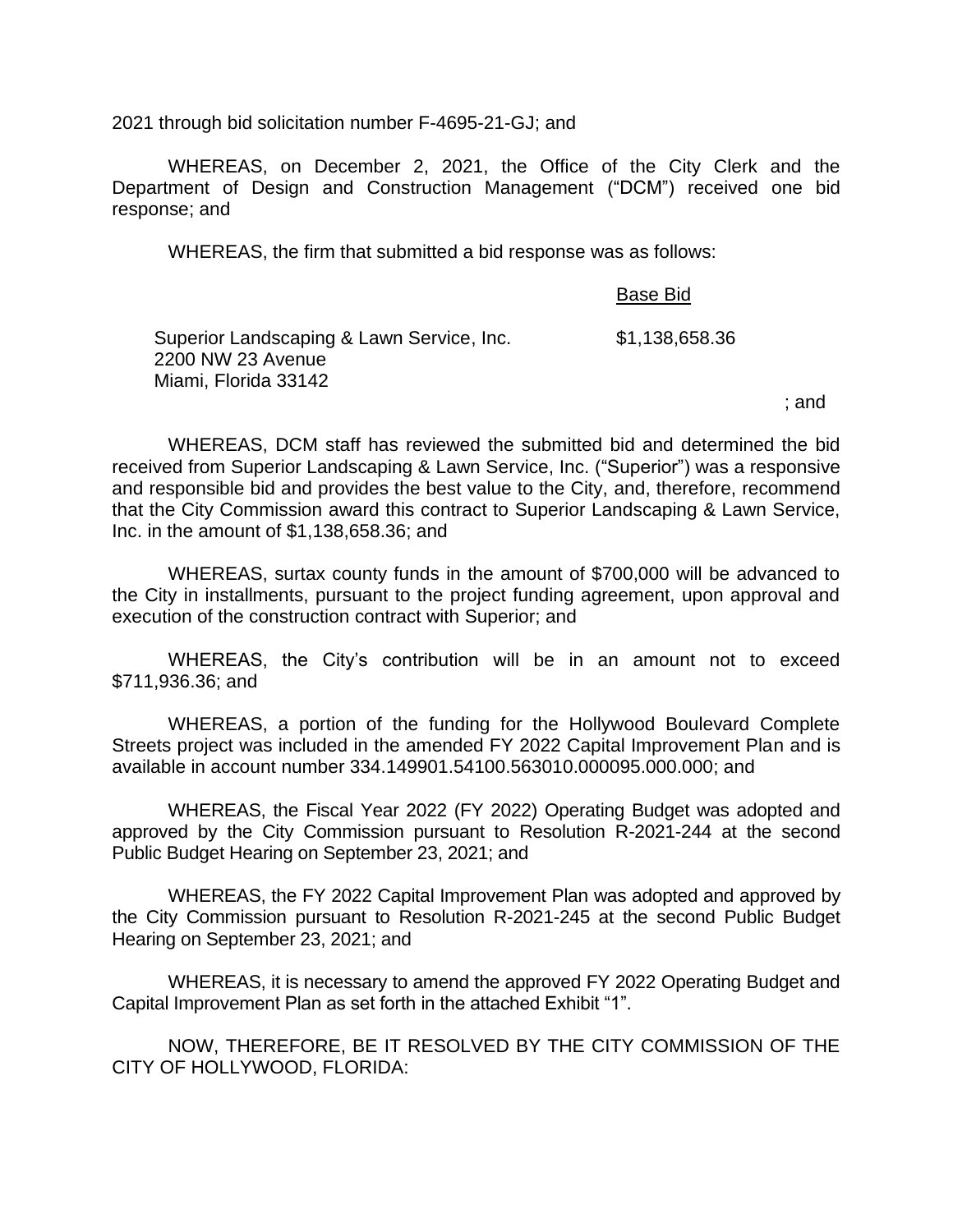Section 1: That the foregoing 'WHEREAS" clauses are ratified and confirmed as being true and correct and are incorporated in this Resolution.

Section 2: That it approves and authorizes the execution, by the appropriate City officials, of the attached construction contract with Superior Landscaping & Lawn Service, Inc., together with such non-material changes as may be subsequently agreed to by the City Manager and approved as to form and legal sufficiency by the City Attorney.

Section 3: That the Amendments to the FY 2022 Operating Budget and FY 2022 Capital Improvement Plan for the Fiscal Year beginning October 1, 2021 and set forth in detail in the attached Exhibit "1" are adopted and authorized as Amendments and/or Adjustments to the Operating Budget and Capital Improvement Plan of the City of Hollywood, Florida, for the Fiscal Year 2022.

Section 4: That the Department of Financial Services is authorized to establish such line-item accounts as may be necessary to properly monitor and track appropriations.

Section 5: That this Resolution shall be in full force and effect immediately upon its passage and adoption.

PASSED AND ADOPTED this 20th day of April 2022.

JOSH LEVY, MAYOR

ATTEST:

PATRICIA A. CERNY, MMC CITY CLERK

APPROVED AS TO FORM AND LEGAL SUFFICIENCY for the use and reliance of the City of Hollywood, Florida, only.

DOUGLAS R. GONZALES CITY ATTORNEY